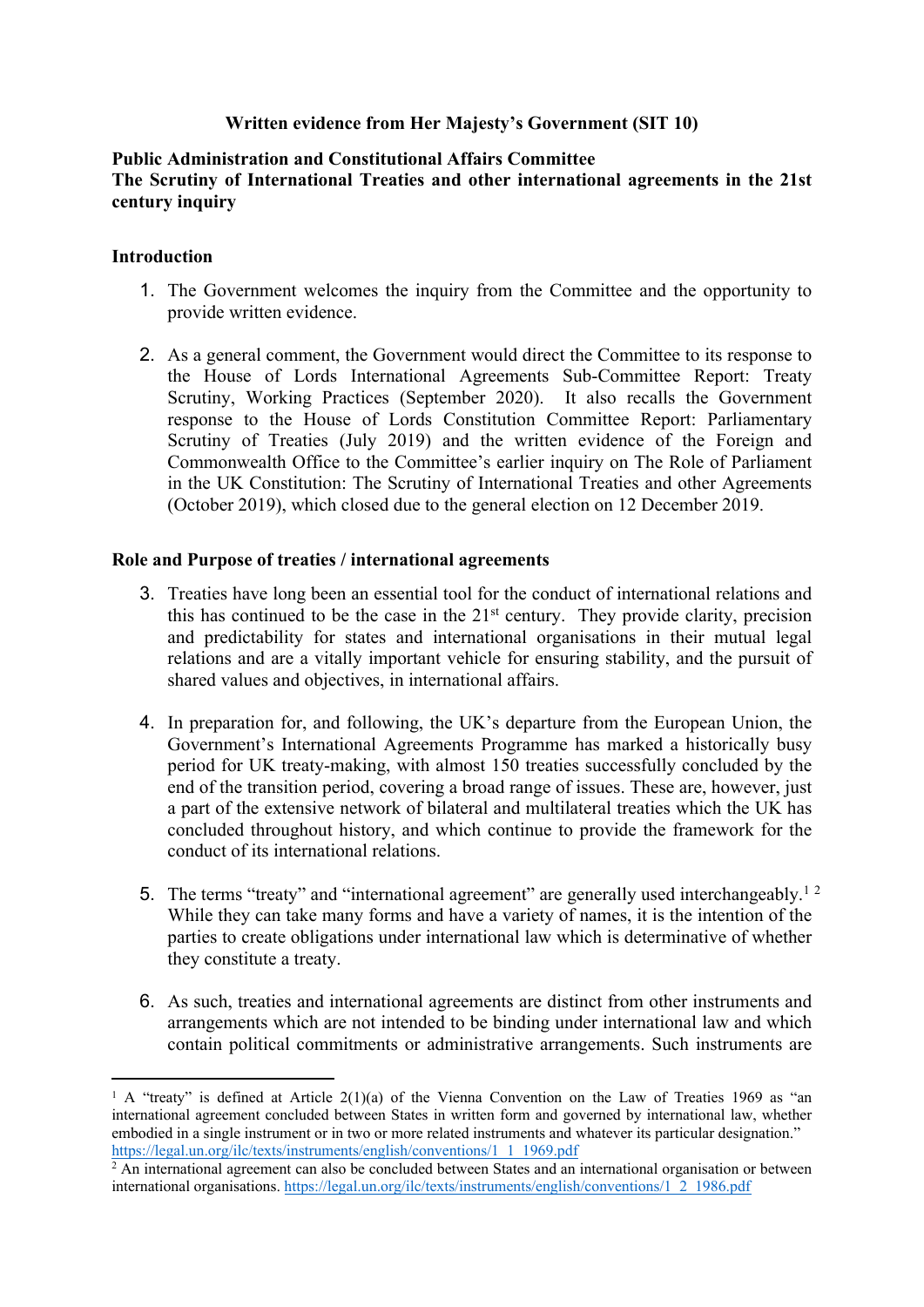often in the form of a memorandum of understanding (MOU), but, again, can take a range of forms and have a variety of names. In determining whether an instrument is intended to be legally binding, the language and terminology used, the form and name of the instrument, as well as any provisions on its legal status will all be relevant in assessing the intention of the participants.

## **Constitutional Relationship**

- 7. In the United Kingdom, treaty-making (negotiating and entering into international agreements) is undertaken by Her Majesty's Government under the Royal Prerogative. The United Kingdom is a dualist system, and therefore treaties to which the UK becomes a party do not automatically become part of UK law. In accordance with Parliamentary sovereignty, entering into international obligations under the Royal Prerogative cannot change UK law – that can only be done by legislation.<sup>3</sup>
- 8. The Government always carefully considers whether domestic legislation will be required to implement the UK's international obligations when negotiating a treaty. Under international law, a State may not invoke the provisions of its internal law as justification for its failure to perform a treaty,<sup>4</sup> and it is the Government's general practice to refrain from consenting to be bound by a treaty until Parliament has adopted any necessary implementing legislation.
- 9. The Government recognises the interest of the Devolved Administrations in relation to treaties. The Government's engagement with the Devolved Administrations in the area of treaty-making is underpinned by the International Relations Concordat, which is part of the Devolution Memorandum of Understanding between the United Kingdom Government and the Devolved Administrations. The Government continues to involve the Devolved Administrations in the formulation of the UK's position for international negotiations where these involve devolved matters (including nondevolved matters, which impact upon devolved areas). The Devolved Administrations also legislate to implement international obligations, which relate to devolved matters, and have responsibility for ensuring compliance, within their jurisdictions, with international obligations applicable to the UK. The Government is committed to working constructively with them to facilitate the effective implementation of the UK's international obligations.
- 10.The Government is also committed to continue working constructively on treaties with the Crown Dependencies and Overseas Territories, for whose international relations the UK is responsible. In international law, the UK is responsible to the relevant treaty body for the Crown Dependencies' and Overseas Territories' compliance with their international obligations in respect of any treaty extended to them. The UK must therefore make sure, not only that the Crown Dependencies and Overseas Territories are willing to accept the obligations contained within a treaty that is extended to them, but also that they can fulfil them. Consultation with the Crown

<sup>&</sup>lt;sup>3</sup> See R (on the application of Miller and another) (Respondents) v Secretary of State for Exiting the European *Union (Appellant)* [2017] UKSC 5 at paragraph 167: ["…] although the Crown can undoubtedly enter into treaties in the exercise of prerogative powers, it cannot, by doing so, alter domestic law. That is known as the dualist approach to international law, in distinction to the monist approach adopted by many other countries, under which treaties automatically take effect in the domestic legal system."

<sup>4</sup> Vienna Convention on the Law of Treaties 1969 at Article 27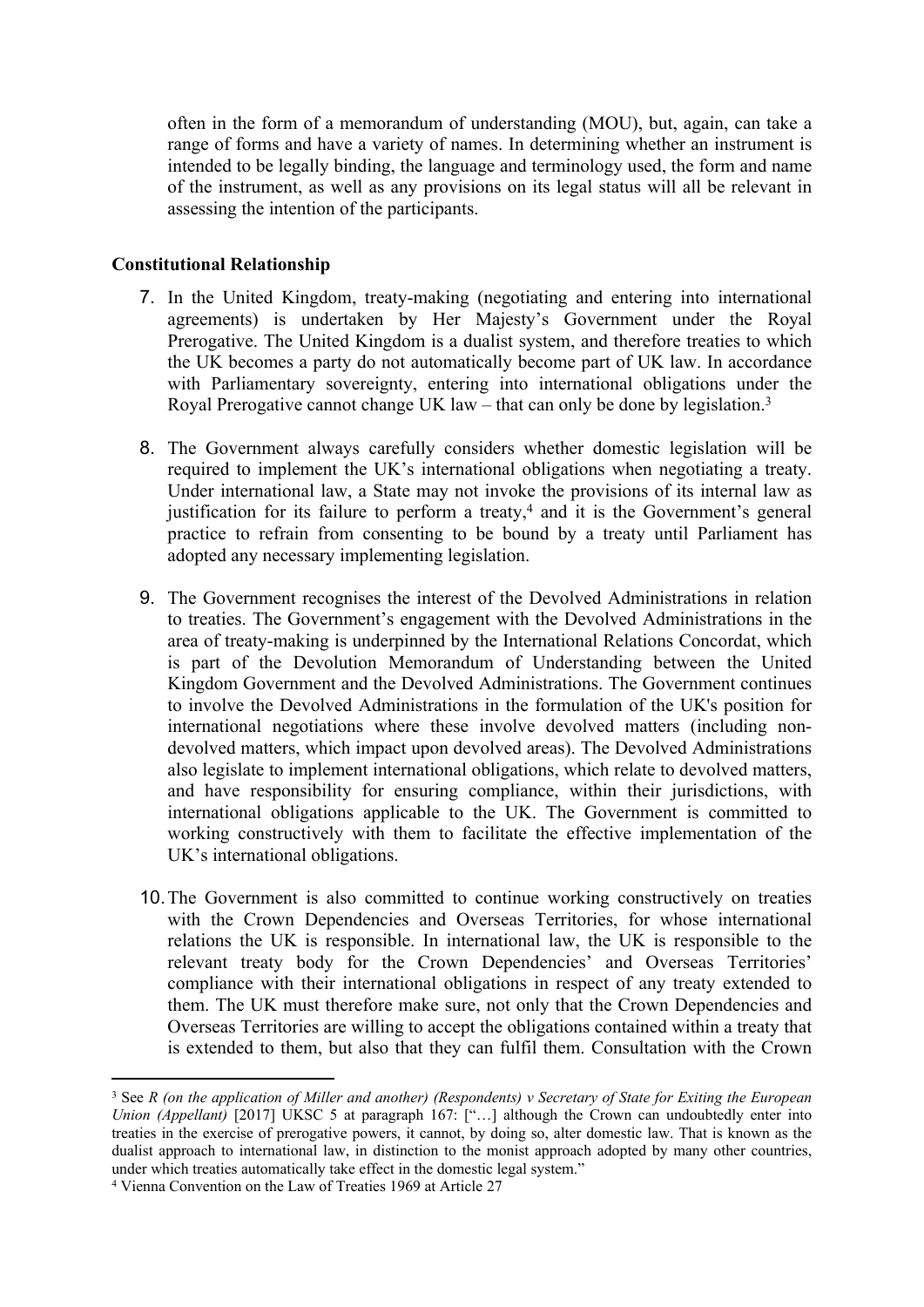Dependencies and Overseas Territories regarding the extension of treaties is a matter of essential policy and administration and is undertaken during the course of treaty negotiations where the treaty is suitable for extension.

11.Explanatory Memoranda are laid alongside treaties subject to scrutiny under the Constitutional Reform and Governance Act 2010 (CRaG) and summarise the nature of consultations and responses from the Devolved Administrations, Crown Dependencies and Overseas Territories. The Government has welcomed Parliament's suggestions to improve the quality of Explanatory Memoranda and intends to revise further the template contained in the FCDO Treaties and MOU Guidance in light of recommendations from the House of Lords International Agreements Committee.

## **Scrutiny Arrangements**

- 12.Part 2 of CRaG placed the former Ponsonby rule regarding treaty scrutiny on a statutory footing. It requires all treaties subject to ratification first to have been laid by a Minister of the Crown before Parliament for 21 sitting days.<sup>5</sup> Treaties laid under CRaG are published as Command Papers and must be accompanied by an Explanatory Memorandum.<sup>6</sup> Parliament has 21 sitting days to resolve that a treaty should not be ratified. If either House so resolves, a Minister may lay a statement indicating that they are of the opinion that the treaty should nevertheless be ratified and explaining why. If the resolution against ratification was passed by the House of Lords, the treaty may still be ratified. If the resolution was passed by the House of Commons, the treaty must be laid for a further 21 sitting days. If the House of Commons again passes a resolution that the treaty should not be ratified, the Minister's statement may again be laid. In short, CRaG enables the House of Commons to prevent ratification indefinitely.
- 13.The Government's position remains that the legislative framework in Part 2 of CRaG is appropriate and provides sufficient flexibility to permit Parliament to undertake effective treaty scrutiny prior to ratification.
- 14.As set out above, the Government is committed to facilitating effective treaty scrutiny within the CRaG framework through constructive engagement and informationsharing. As noted in the Government's responses to previous Parliamentary inquiries, and as mentioned above, the Government has worked constructively with Parliament to establish practices in addition to the CRaG framework, where that is proportionate and justified having regard to the particular sector and subject-matter. For example, the Government has made extensive commitments on information-sharing in relation to new FTAs, which due to issues such as their length, breadth of scope and complexity, warrant bespoke arrangements.<sup>7</sup> During the Parliamentary passage of the Trade Act 2021, the Government supported an amendment to enhance scrutiny in the event of Parliamentary concerns on credible reports of genocide within the territory of a prospective FTA partner.<sup>8</sup>

<sup>5</sup> Defined under section 20(9) of CRaG 2010 as "a day on which both Houses of Parliament sit"

 $6$  CRaG 2010, section 24

<sup>7</sup> See for example, the statement made by the Secretary of State for International Trade, Elizabeth Truss, on 'Transparency and Scrutiny Arrangements for New Free Trade Agreements' on 7 December 2020, available at: <https://questions-statements.parliament.uk/written-statements/detail/2020-12-07/hcws623>

<sup>&</sup>lt;sup>8</sup> See section 3 of the Trade Act 2021, available at: <https://www.legislation.gov.uk/ukpga/2021/10/section/3/enacted>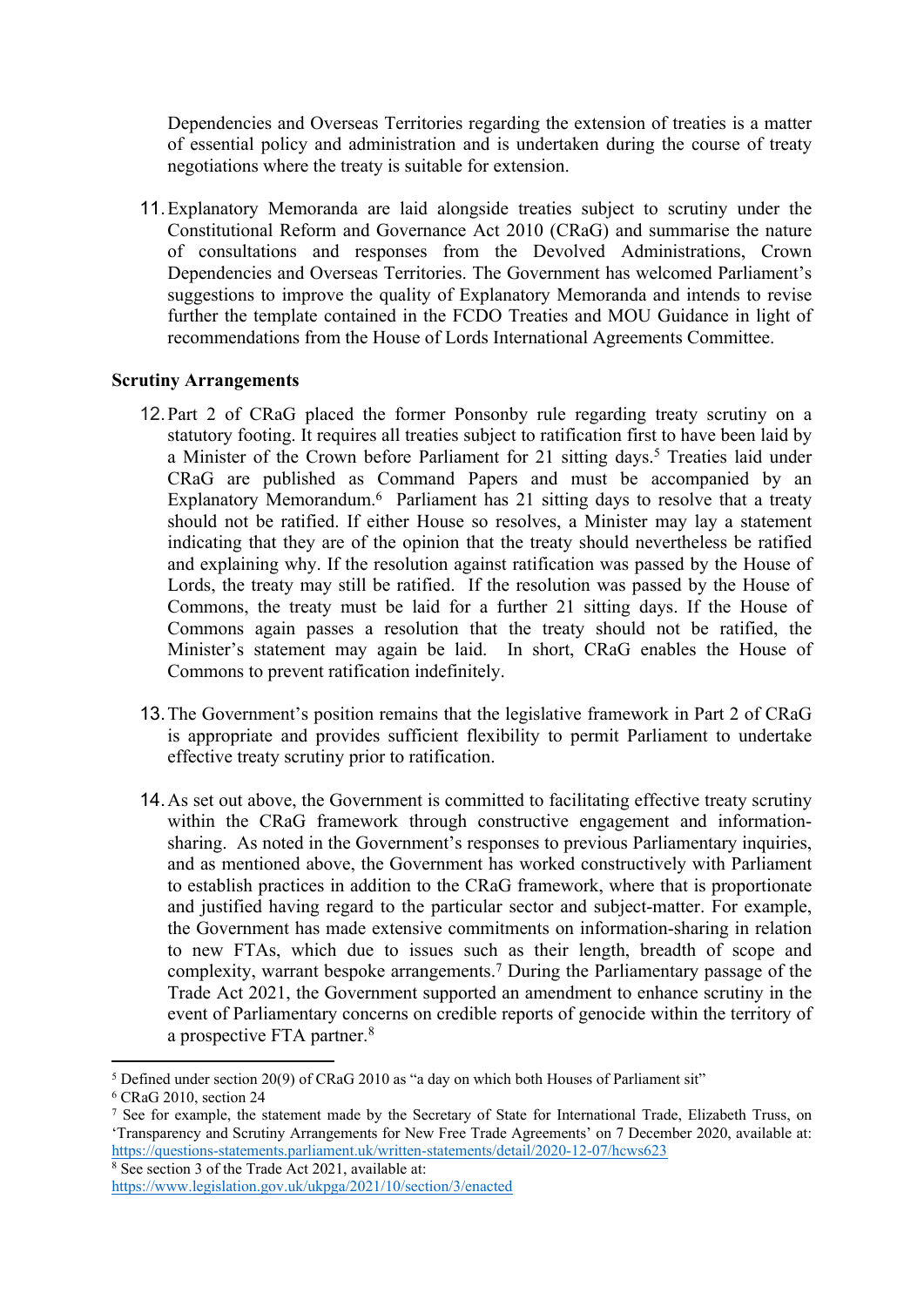- 15. In respect of making time for debates, requests must be balanced against other demands on parliamentary time. The Government recognises the restraint Parliament has shown in limiting requests for debates, and remains committed to considering requests for parliamentary time as part of the CRaG process.
- 16.The Government considers that the flexibility to pass implementing legislation before, during or after CRaG scrutiny of a treaty is beneficial and sometimes essential, and should be preserved. Beyond that, the establishment of, or amendment to, structures within Parliament to coordinate scrutiny of treaties and implementing legislation is a matter for Parliament itself.
- 17.The Government agrees with Parliament that it is important to have a complete and up-to-date record of the treaties to which the UK is a party, and has committed to ensuring that all amendments to treaties are published in the UK Treaty Series, including those that are not subject to CRaG.
- 18.The Government remains committed to transparency proportionate to the importance of, and public interest in, a treaty. We have adopted a number of non-statutory practices to deliver on that commitment. Beyond those established procedures and practices, the Government continues to consider the provision of information to Parliament on a case-by-case basis, taking account of Parliament's scrutiny responsibilities and the Government's responsibility to conduct effective negotiations on behalf of the nation. That involves weighing factors such as confidentiality and security requirements, risks of prejudicing the UK's negotiating position, concerns of negotiating partners and read-across to the UK's relationship with other states.
- 19.Departments will consider how best to engage with Parliament at the outset of negotiations. Where appropriate, the Government may provide additional information. For example, the Department of International Trade has developed a bespoke regime of engagement and information provision through non-legislative commitments as well as statutory obligations in the Agriculture Act 2020 as amended by the Trade Act 2021.

## **The Role of Parliament**

20.The Government does not intend to comment on how the House of Commons chooses to scrutinise treaties, however we would note the useful role played by the House of Lords International Agreements Committee in assessing all treaties laid under CRaG. We would also note the positive steps taken by the Department for International Trade in ensuring the House of Commons International Trade Select Committee and the House of Lords International Agreements Committee are routinely informed of the progress of international trade negotiations, and that both have spoken positively of this engagement.

## **Information and resourcing requirements**

21.The Government notes that confidentiality can be critical to a treaty negotiation, depending on the particular circumstances of the individual negotiation. A need for confidentiality might arise in relation to some or all of the substance, or occasionally